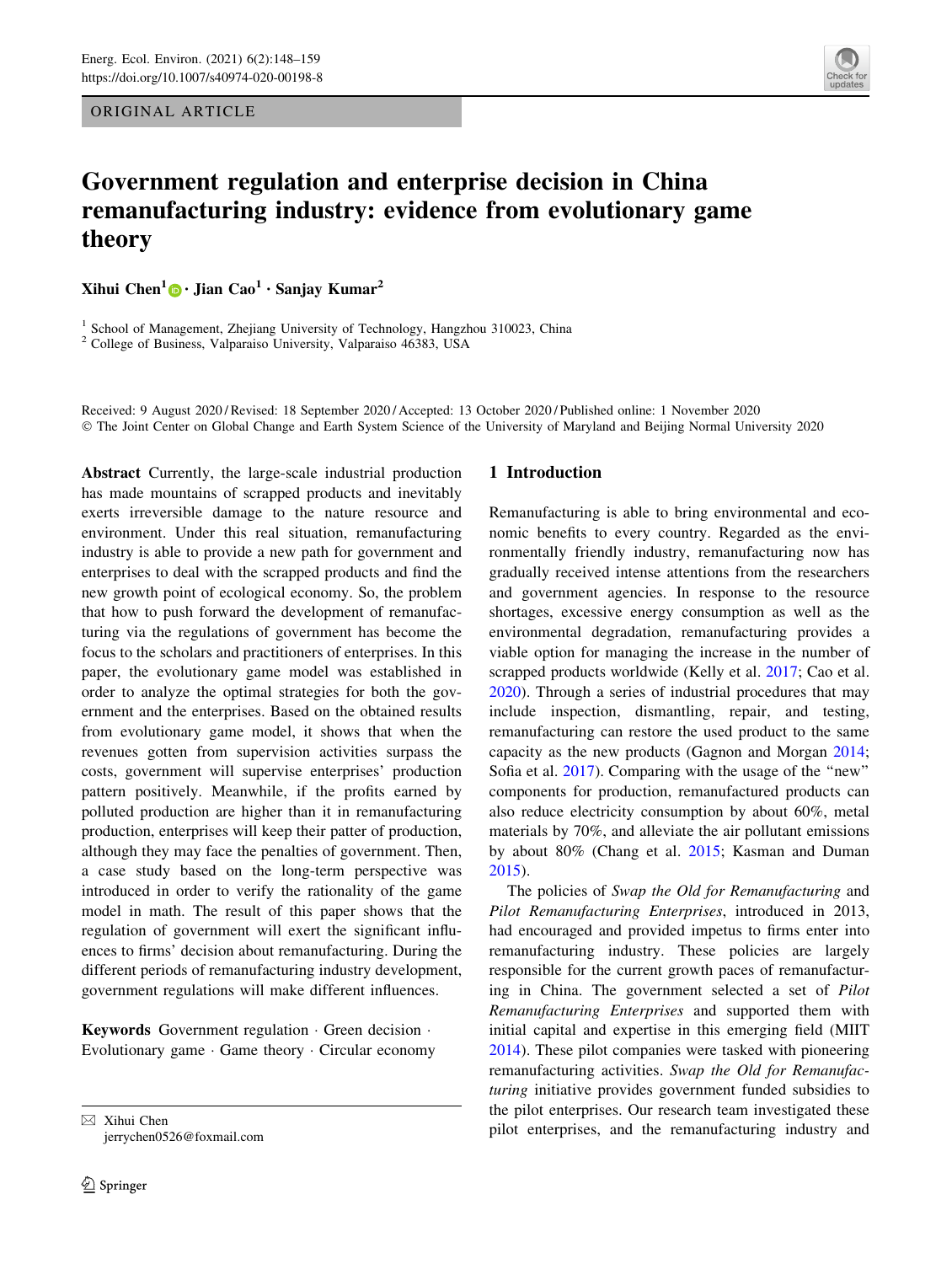production line in China are shown in Fig. 1. The policy encourages such enterprise enhancing the recovery scale of end-of-life (EOL) products (Tian and Chen [2014](#page-11-0); Wei et al. [2015\)](#page-11-0). Policies and practices to advance remanufacturing industry have been the focus of researchers and scholars of circular economy, policy makers, and the practitioners of remanufacturing enterprises, as well as the potential customers.

Hence, the governmental measures like policies above play an important role in the development of remanufacturing industry. Meanwhile, remanufacturing industry in China has undertaken about 2 decades, so how about the evolution progress of this emerging industry in China? What measures could the double participants (government and enterprise) adopt in different periods of remanufacturing industry's development? Thus, deriving from these problems, we regard government regulation and enterprise decision as the research target. In this paper, we use evolutionary game models to analyze the relationship between the government and the manufacturing enterprises and research on their decisions to prompt remanufacturing industry. Compared with the traditional game theory, evolutionary game model can depict the changes and evolution progress of decisions of participants in the model. Participants here can adjust their preferable strategies according to the development of China's remanufacturing industry, which is more closing to the practical operation situations in China. Based on the replicator dynamics equations, we can obtain the evolutionary stable strategies (ESS), which are used to get preferable strategies for the participants (government and enterprise) in the game model. In order to support the results of evolutionary game model, the practical case study is also provided in the paper to prove the evolution progress of China remanufacturing industry.

The rest of the paper is organized as follows: After the introduction, in Sect. 2, we provide a brief literature review. In Sect. [3](#page-3-0), an evolutionary game model between the government and firms is developed. An practical case study based on our field investigations is introduced in Sect. [4.](#page-7-0) Finally, in conclusion, Sect. [5](#page-9-0) outlines the highlights of this paper, gives several practical recommendations, and discusses future prospects of Chinese remanufacturing industry.

# 2 Literature review

Regarded as the new research field of circular economy and renewable business, remanufacturing has attracted the attentions of academic scholars and practitioners of firms. During the recent years, a growing number of papers related to remanufacturing have been published. By the observations and analysis of the previous papers, the research methods in the field of remanufacturing are also diversified. Hence, in this section, the literature review was analyzed from three parts. Finally, comparing with the previous literature, we summarized the contributions our research did to highlight the innovating aspects of this paper.

#### 2.1 Remanufacturing supply chain management

Research on the remanufacturing supply chain derived from the paper published via Savaskan et al. [\(2004](#page-11-0)) utilized the Stackelberg game theory to calculate the recovering rates of the end-of-life products. Since then, study on remanufacturing has become the hot research topic in circular economy. Rubio and Corominas [\(2008](#page-11-0)) carried out their research based on Savaskan et al. ([2004\)](#page-11-0) to study and analyze the optimal decisions of the manufacturing–remanufacturing in the lean production environment. After-ward, Wu [\(2012](#page-11-0)) established the two-echelon supply chain model in remanufacturing industry to analyze the effects of price and service competition in new/remanufactured products. Taking the uncertainty into consideration, Chen et al. [\(2015](#page-10-0)) adopted a two-stage stochastic supply chain design model which incorporated uncertainty to analyze the cannibalization in the OEM or remanufactured production markets. The results via their working show that primary cost in each product was crucial to the cannibalization phenomenon.

A growing number of papers focusing on this emerging industrial chain have been published during the past 5 years. For instance, Giovanni [\(2016](#page-11-0)) assumed a non-



Fig. 1 Remanufacturing industry and production line in China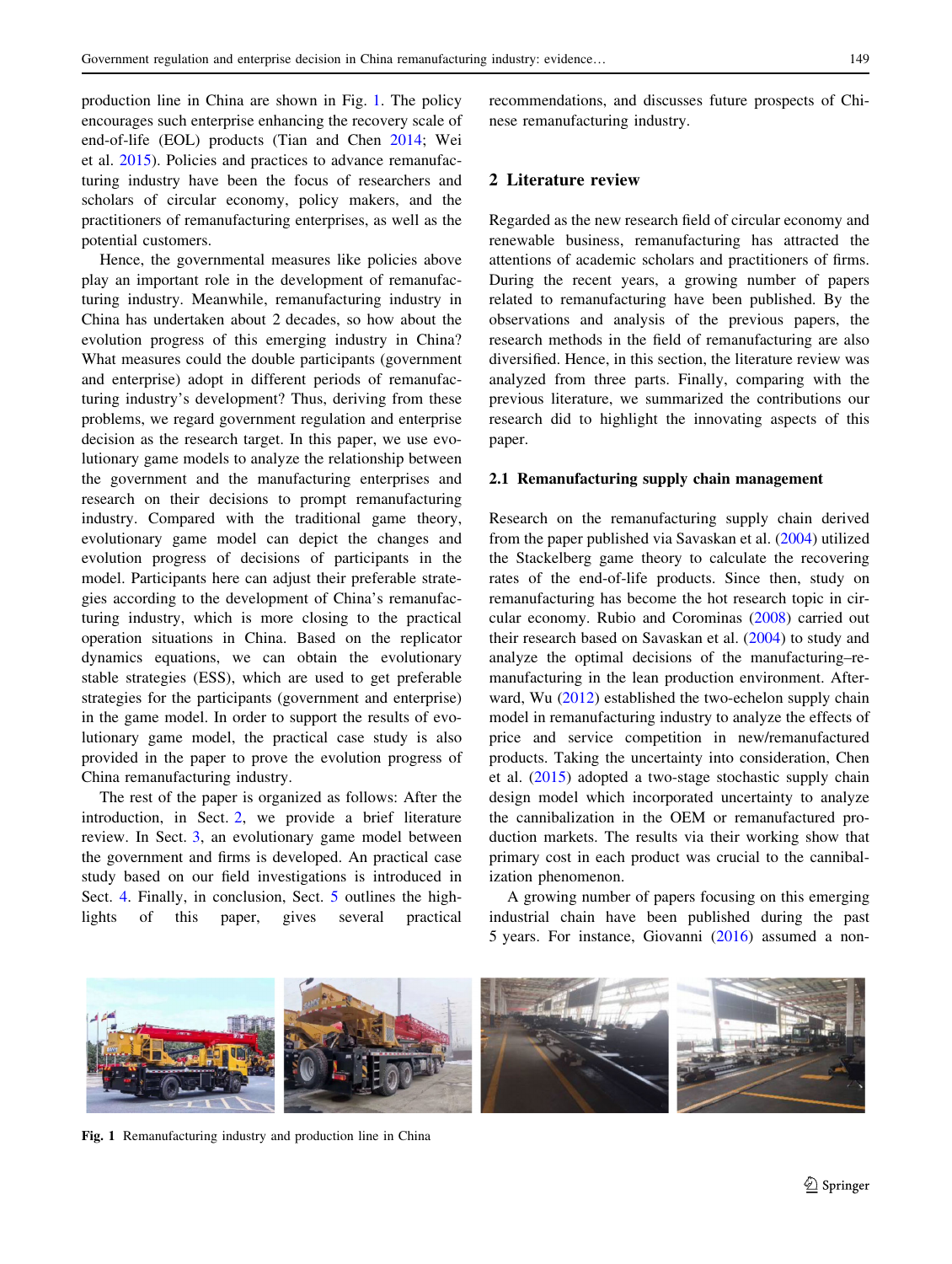incentive scenario to study the profit-sharing contracts between the manufacturer and retailer, where the former is the leader and the other is seen as the follower in the game model. Jin et al. [\(2017](#page-11-0)) have explored mobile phone remanufacturing using a game-based model. They analyze the impact of third-party remanufacturing. Their model reveals that entry of a third-party remanufacturer is beneficial for a high ''capability'' OEM remanufacturer. Recently, taking the process innovation into the consideration, Reimann et al. [\(2019](#page-11-0)) tried to take process innovation as the variable into the math model of remanufacturing supply chain and analyzed its effects into this sustainable supply chain.

# 2.2 Evolutionary game theory in sustainable industry

As for the new and hot research topic now, there are many papers which adopted the diverse research methods and theories to research remanufacturing. Comparing with the traditional game theory, evolutionary game theory is welcomed by more and more researchers, due to its characteristics of limited rationality which is more closer to the real operation situations in remanufacturing supply chain. Let's take a instance, in the reverse logistics, Dong and Song [\(2012](#page-10-0)) proposed an evolutionary game model deriving from the duplication dynamics, which provided references to how suppliers choose their optimal decisions. Moreover, Ji et al [\(2015](#page-11-0)) focused on green purchasing relationships and analyzed dynamic operations and strategic changes for a long-term green purchasing relationship between the suppliers and manufacturers. Based on an evolutionary game model, a replicator dynamic system was formulated, which helped study different evolutionary stable strategies of various stakeholders in green supply chains in diverse periods.

Chen and Hu ([2018\)](#page-10-0) utilized evolutionary game theory to obtain the optimal decision strategies of the manufacturers and the government under the background of the carbon taxation and governmental subsidies. Furthermore, corporate social responsibility (CSR) is a hot norm in the field of ecology and environment, and Maryam et al. [\(2019](#page-11-0)) deemed combing of the CSR with evolutionary game theory would get the new findings. Hence, in their paper, evolutionary game models were established to analyze the pricing strategy and long-term behavior of manufacturers which have the CSR in the daily productions. Later, Xu et al ([2020\)](#page-11-0) focused on governmental regulations with green supply chain decisions to explore the relationship between the enterprises and government, which also provided implication to the establishment of the game model in this paper.

# 2.3 Practical case studies on remanufacturing industry

Case study is another common and practical method in the researches of circular economy. Both the scholars in China or the countries have utilized this method to study remanufacturing and gotten obvious achievements. In the developing country ''Brazil,'' Saavedra et al. ([2013\)](#page-11-0) applied a case to show that in Brazil, the cooperation between the OEM firms with other independent companies can improve the profits for the both collaborators. Later, turning the research direction of case study to developed countries, here are also some distinctive findings. Other scholars such as Rafiei et al. [\(2015\)](#page-11-0), they regarded electronic mechanical as the research objective and utilized the case studies to survey the remanufactured electronic mills in Canada to analyze the dynamic safety stocks of the reman-productions. Researchers are already aware of the environmental benefits brought via remanufacturing industry; hence, Liu et al. ([2016\)](#page-11-0) selected the remanufactured cylinder of automobiles as practical case to investigate environmental benefits in China. Peters [\(2016](#page-11-0)) put forward to evaluate life cycle assessment (LCA) via the case studies. Hence, one case study of remanufactured office equipment like folder inserter was presented to illustrate the LCA of remanufactured production in European developed countries.

Eco-efficiency is an index to evaluate the environmental benefits; therefore, case study combing with Eco-efficiency is a meaningful research direction for scholars. So, Afrinaldi et al. ([2017\)](#page-10-0) utilized the case study of remanufactured cylinder block to assess this index. Krystofik et al. ([2018\)](#page-11-0) took Davies Office, Inc., as the research object to form the case which displayed that in the USA, the factors which influence the economic and the environmental impacts of remanufacturing office equipment are multidimensional. Disposed engines now are the major sources for remanufacturing in China, and Shi et al. [\(2019](#page-11-0)) investigated a real case study on diesel engines to evaluate greenhouse gas (GHG) emission situation in northeast of China.

By the reviewing of the literature above, we get the implications to carry out our research in the paper. Then we want to present the decision making between the government and enterprises clearly and outline the evolution path of remanufacturing industry in China. In this paper, we adopted the evolutionary game theory and case study together to launch the research as introduced in Sect. [3.](#page-3-0) Despite the prior researches and literature, remanufacturing acted as an emerging and hot research topic, and it needs more various ways to study it.

Based on the literature review above, our paper contributes to the literature in the aspects as follows: (1) There are few papers which utilize the game theory to research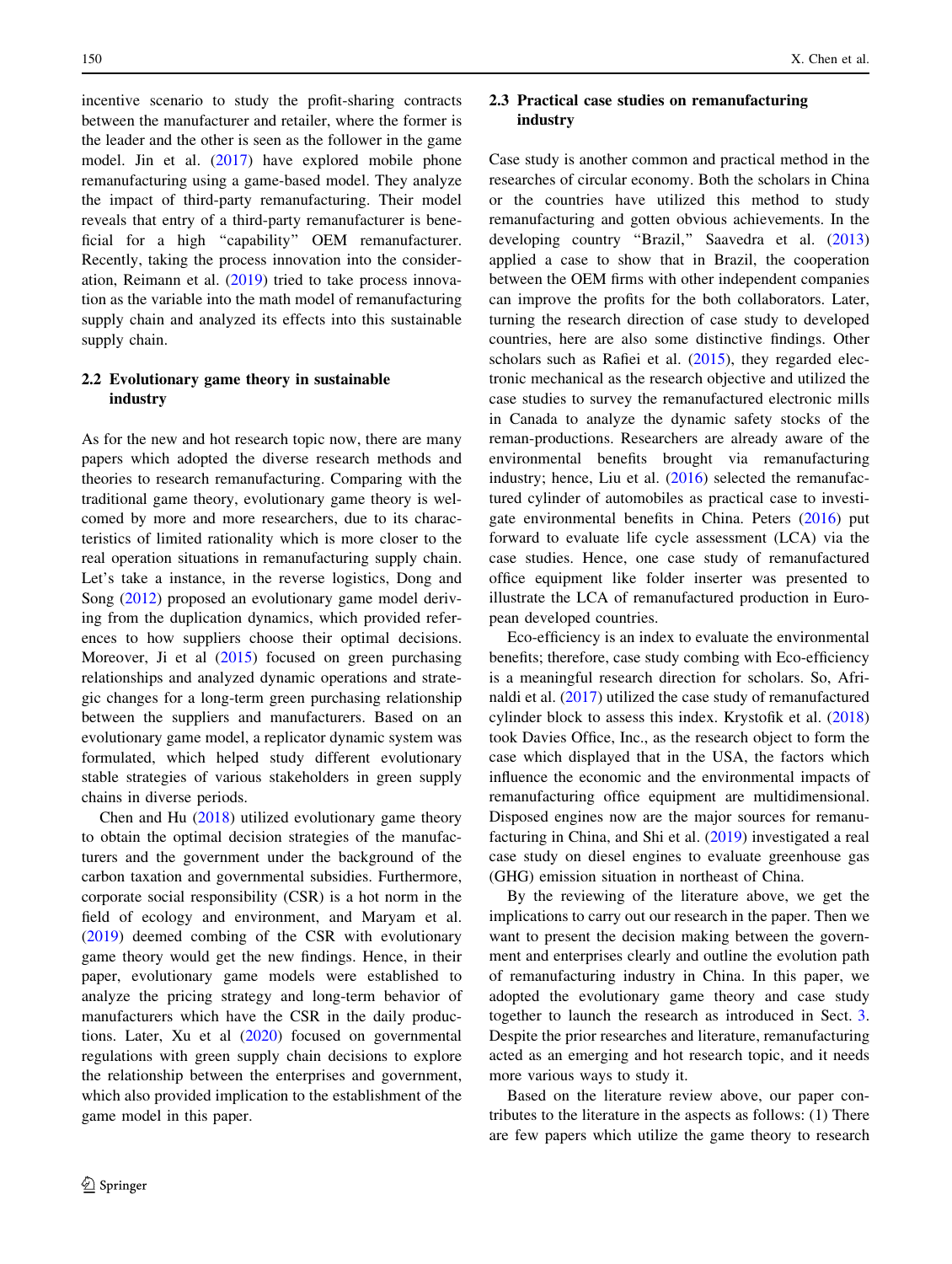<span id="page-3-0"></span>the decision making between government and enterprise with the limited rationality. Hence, our research provided the macro-decision making from a long-term perspective. In our game model, the decision will adjust according to the different periods of remanufacturing development. (2) Though there are many papers related to case study on remanufacturing industry, however, there are lack of case studies to analyze the evolution path between government and enterprise. Thus, in our paper, we used the case study via our field investigations to prove and verify the results we obtained from evolutionary game model. (3) In order to promote the development of remanufacturing industry, we also put forward the management insights and policy suggestions based on our research results which is in line with China remanufacturing practical situations and can provide implications to other developing nations.

# 3 Evolutionary game theoretical model

In this section, we first introduce the participants in the game model and basic assumptions of the evolutionary game model. According to the model hypotheses, the evolutionary game payoff matrix between the government and the manufacturing enterprises was established, and then, the actual meanings of each parameter in the model were explained in details. After solving the model, the potential stable points of the evolutionary game model were obtained. Later, the Jacobian matrix judgment method was utilized to analyze the stability of the obtained equilibrium points. Finally, according to the obtained stability points from the evolutionary game, the schematic diagram of the replication dynamics is given afterward.

### 3.1 Problem description and model assumptions

In this evolutionary game theoretical model, there are two game players: One is the manufacturing company, and the other is an administrative government. At the same time, both the government and the enterprise as the main players of the game are based on the assumption of ''Rational People''; that is, both participants in the game seek to maximize their own revenuer or benefits (Smith [2012](#page-11-0); Chen et al. [2020](#page-10-0)). In the evolutionary game model, both parties will make decisions at the same time. For manufacturing companies, there are two types of decisionmaking behaviors: regular (polluted) production and remanufacturing. The game strategy set can be described as: (remanufacturing, non-remanufacturing). Another participant in the game model, the local government, which plays the role of administrative supervision, also has two decision-making behaviors: administrative supervision and non-supervision. Under the same strategy set, it can be described as: (supervision, non-supervision). Hence, the gaming relationship between the government and enterprise is presented in Fig. 2 (Table 1).

Meanwhile, the evolutionary game focused on the decision-making behaviors between different groups. Therefore, it can be assumed that in the game process: The proportion of manufacturing enterprises choosing regular production is  $x$ , and then, the proportion of enterprises choosing remanufacturing production is  $(1 - x)$ . As far as local governments are concerned, the proportion that selects supervision is  $y$ , while the proportion that chooses



Fig. 2 Relationship between government and enterprise in the evolutionary game model

Table 1 Notation and description

|         | Notation Description                                   |
|---------|--------------------------------------------------------|
| V       | The environmental benefits via remanufacturing         |
| C       | Cost and expense of supervision via government         |
| S       | Subsidies on remanufacturing production via government |
| F       | Fines on polluted production on the regular production |
| D       | Pollution treatment fees via enterprises               |
| $\pi_M$ | Revenue of regular production via enterprises          |
| $\pi_R$ | Revenue of remanufacturing via enterprises             |
|         |                                                        |

Table 2 Payoff matrix for government and enterprise

|                 | Enterprise      |                                                       |  |  |  |  |
|-----------------|-----------------|-------------------------------------------------------|--|--|--|--|
|                 | Remanufacturing | Non-remanufacturing                                   |  |  |  |  |
| Government      |                 |                                                       |  |  |  |  |
| Supervision     |                 | $(V - C - S, \pi_R + S)$ $(F - V - C, \pi_M - F - D)$ |  |  |  |  |
| Non-supervision | $(V,\pi_R)$     | $(-V-D,\pi_M)$                                        |  |  |  |  |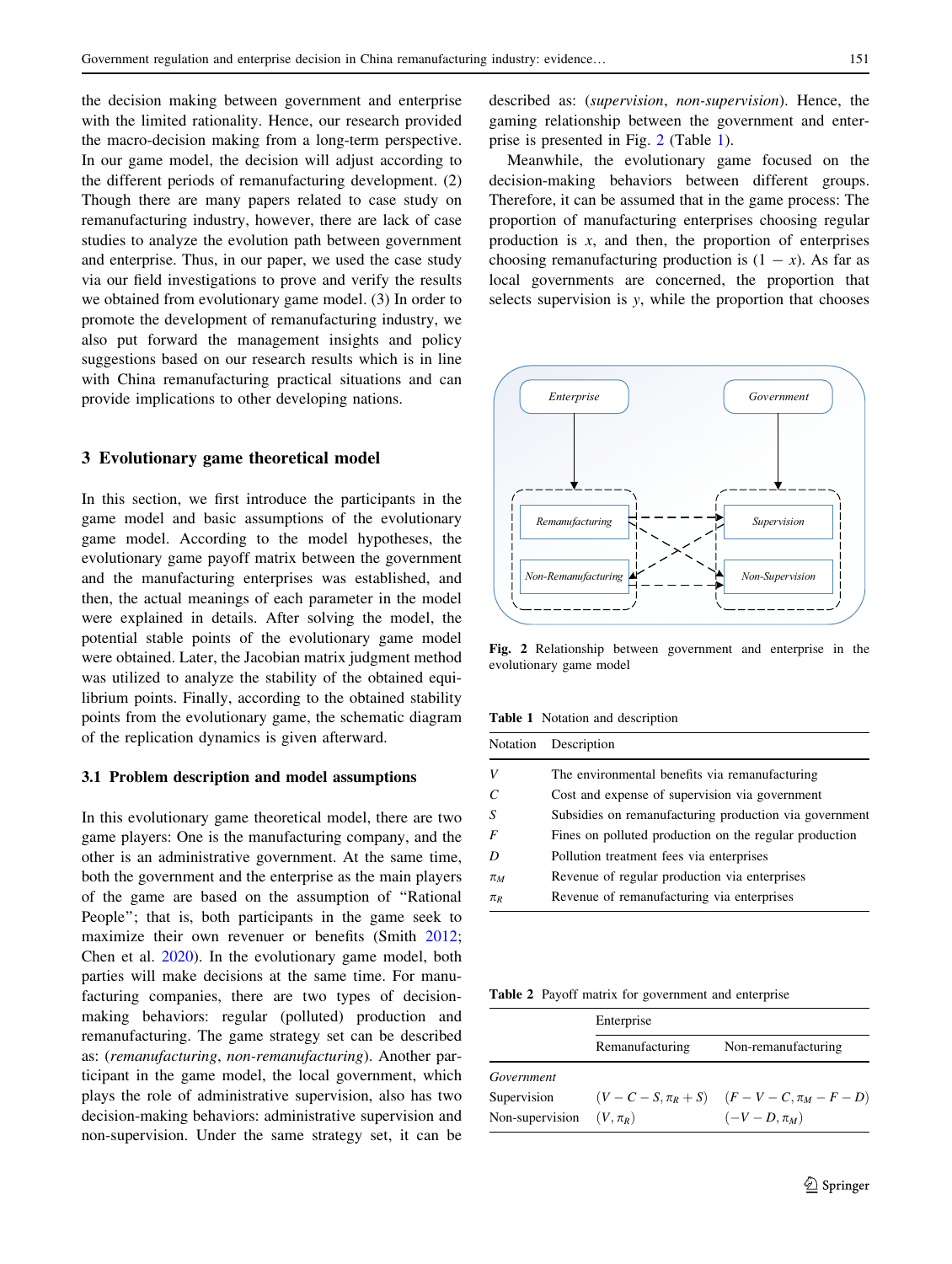non-supervision is  $(1 - y)$ . Hence, we can get the payoff matrix between the government and enterprises in Table [2](#page-3-0):

### 3.2 Model calculations and stability analysis

For the government, the expected revenue of supervision strategy is:

$$
U_{EY} = x(\pi_M + S) + (1 - x)\pi_R \tag{1}
$$

Meanwhile, as for the government, expected benefit of non-supervision strategy can be depicted as:

$$
U_{GN} = yV + (1 - y)(-V - D)
$$
 (2)

Hence, we can get the government's average revenue function presented as:

$$
\overline{U}_G = xU_{GY} + (1 - x)U_{GN}
$$
\n<sup>(3)</sup>

From Eqs.  $(1)$  to  $(3)$ , using the replicator dynamics system in Samuelson [\(1997](#page-11-0)), Smith [\(2012](#page-11-0)) and Xiao et al. [\(2018](#page-11-0)), the equation for government is expressed as:

$$
F(x) = \frac{\mathrm{d}x}{\mathrm{d}t} = x(U_{MY} - \overline{U}_M)
$$

Substituting Eqs.  $(1)$  to  $(3)$  into replicator dynamics function, it can be obtained that:

Substituting Eqs.  $(5)$  to  $(7)$  into replicator dynamics function of enterprise Eqs. (8), it would be transformed to the function like:

$$
F(y) = \frac{dy}{dt} = y(1 - y)[(F + S + D)x - (\pi_M - \pi_R)]
$$
 (8)

Let Eqs.  $(8) = 0$ , we can have the solutions as:  $y_1^* = 0; y_2^* = 1; x_0 = \frac{\pi_M - \pi_R}{F + S + D}.$ 

Thus, four potential stable evolutionary strategies (ESS) with different combinations of the  $x \in \{0,1\}$  and  $y \in \{0,1\}$ can be obtained. More specifically, the combinations for  $(x,$ y) for these strategies could be:  $O(0,0)$ ;  $A(1,0)$ ;  $B(0,1)$ ;  $C(1,1)$  as well as  $D\left(\frac{\pi_M - \pi_R}{F + S + D}, \frac{F - C + D}{F + S + D}\right)$  $\left(\frac{\pi_M-\pi_R}{F+S+D}, \frac{F-C+D}{F+S+D}\right).$ 

Using methods outlined by Milton Friedman (Ji et al. [2015](#page-11-0); Chen and Hu [2018](#page-10-0); Maryam et al. [2019](#page-11-0)), the Jacobian matrix is used for stability analysis by satisfying the conditions: det  $J > 0$  and tr  $J < 0$ .

$$
\text{Jacobian} = \begin{bmatrix} \frac{\partial F(x)}{\partial x} & \frac{\partial F(x)}{\partial y} \\ \frac{\partial F(y)}{\partial x} & \frac{\partial F(y)}{\partial y} \end{bmatrix}
$$

Substituting the values into the *Jacobian* matrix, it can be transformed to:

$$
\text{Jacobian} = \begin{bmatrix} (1-2x)[(F+D-C)-(F+S+D)y] & -x(1-x)(F+S+D) \\ y(1-y)(F+S+D) & (1-2y) \cdot [(n_R - \pi_M) + x(F+S+D)] \end{bmatrix}
$$

$$
F(x) = \frac{dx}{dt} = x(1-x)[(F - C + D) - (F + D + S)y]
$$
 (4)

Let Eqs.  $(4) = 0$ , we can have the solutions as:  $x_1^* = 0; x_2^* = 1; y_0 = \frac{(F - C + D)}{F + S + D}.$ 

Turn the attentions to enterprise, the expected profits of regular production is:

$$
U_{EY} = x(\pi_R + S) + (1 - x)\pi_R
$$
 (5)

Similarly, the expected profit of enterprise's remanufacturing production is:

$$
U_{EN} = x(\pi_M - F - D) + (1 - x)\pi_M \tag{6}
$$

Thus, we can get the enterprise's average revenue function presented as:

$$
\overline{U}_E = yU_{EY} + (1 - y)U_{EN}
$$
\n<sup>(7)</sup>

From Eqs. (5) to (7), the replicator dynamics function of enterprises is shown as:

$$
F(y) = \frac{\mathrm{d}y}{\mathrm{d}t} = y(U_{RY} - \overline{U}_R)
$$

Using the *Jacobian* matrix, we can analyze the stability of four potential points, and the stability analysis is shown in Table [3](#page-5-0). According to the stability analysis, we can get the related propositions as follows.

From the stability analysis we did in Table [3,](#page-5-0) it is convenient for us to observe the preferable strategies for the two participants in the evolutionary game model. When the remanufacturing enters into diverse stages, what are the preferable decisions for the enterprises and the government. Meanwhile, the prerequisites of the participants adopting different strategies are also introduced after the propositions. By the propositions we obtained as follows, we can understand in which scenarios the government will supervise the enterprises and how firms select their strategies. The threshold conditions for each party's behavior are analyzed in Table [3](#page-5-0).

According to Table [3,](#page-5-0) the stability of each equilibrium point can be analyzed and the following relevant Propositions can be obtained successively. There are eight scenarios with the various prerequisites. Based on the different scenarios, we can discuss the diverse decision situations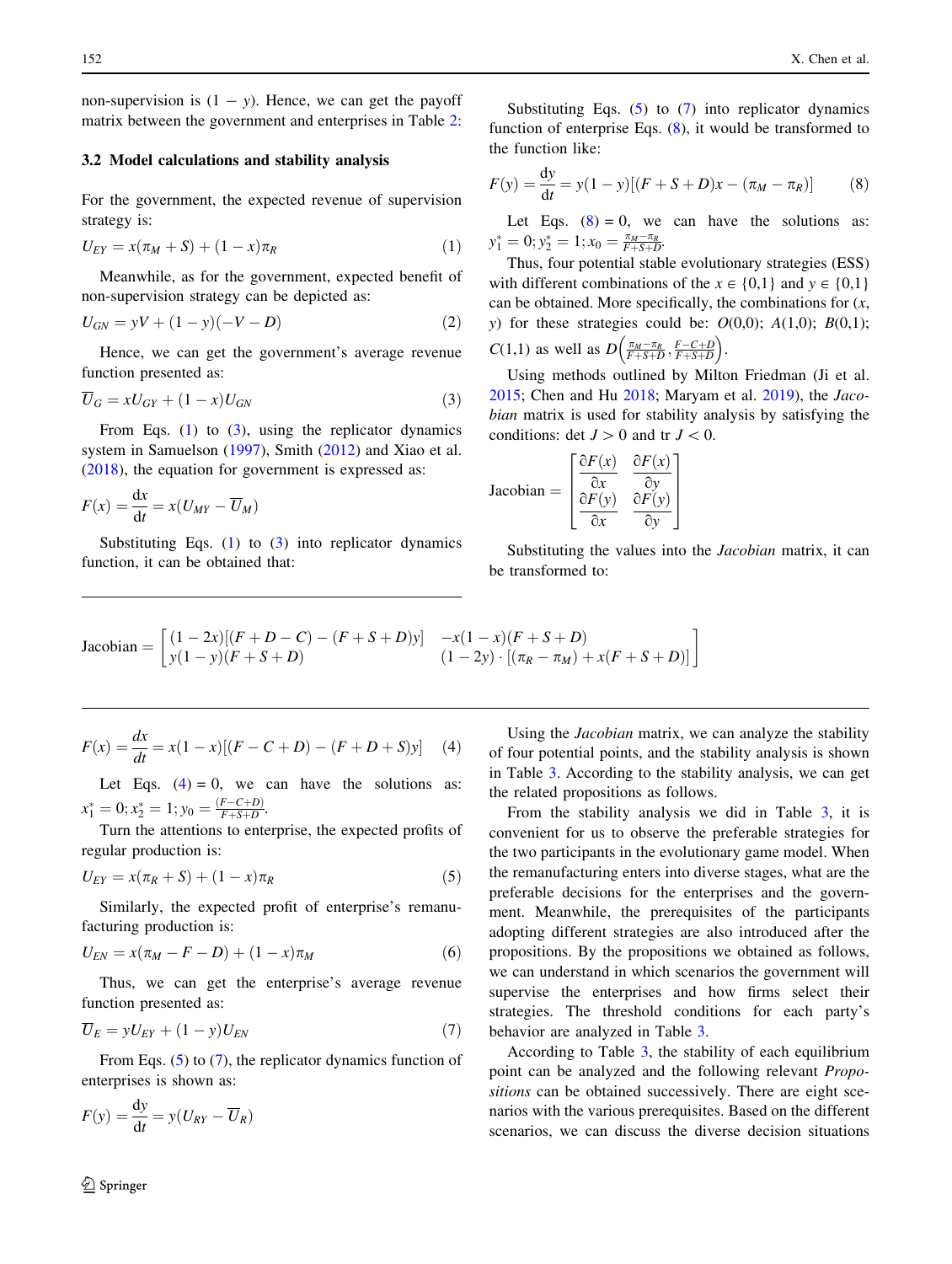<span id="page-5-0"></span>

| Table 3 Stability analysis of<br>equilibrium point in | Scenario      | Conditions                                         | Point | $\det J$                 | trJ                      | Stability       |
|-------------------------------------------------------|---------------|----------------------------------------------------|-------|--------------------------|--------------------------|-----------------|
| evolutionary game                                     | Scenario I    | $F + D < C$                                        | (0,0) | $+$                      | -                        | ESS             |
|                                                       |               | $\pi_R<\pi_M$                                      |       |                          |                          |                 |
|                                                       |               |                                                    | (1,0) | $+$                      |                          | Unstable point  |
|                                                       |               |                                                    | (0,1) | $-$                      | $\pm$                    | Saddle point    |
|                                                       |               |                                                    | (1,1) | 士                        | $\pm$                    | Uncertain point |
|                                                       | Scenario $II$ | $F+D > C$                                          | (0,0) |                          | $\pm$                    | Saddle point    |
|                                                       |               | $\pi_R < \pi_M$                                    |       |                          |                          |                 |
|                                                       |               |                                                    | (1,0) | $\pm$                    | 士                        | Uncertain point |
|                                                       |               |                                                    | (0,1) | $\qquad \qquad -$        | $\pm$                    | Saddle point    |
|                                                       |               |                                                    | (1,1) | $\pm$                    | $\pm$                    | Uncertain point |
|                                                       | Scenario III  | $\boldsymbol{F} + \boldsymbol{D} < \boldsymbol{C}$ | (0,0) |                          | $\pm$                    | Saddle point    |
|                                                       |               | $\pi_R > \pi_M$                                    |       |                          |                          |                 |
|                                                       |               |                                                    | (1,0) | $^{+}$                   | $^{+}$                   | Unstable point  |
|                                                       |               |                                                    | (0,1) | $\boldsymbol{+}$         | $\overline{\phantom{0}}$ | ESS             |
|                                                       |               |                                                    | (1,1) | $\overline{\phantom{0}}$ | $\pm$                    | Saddle point    |
|                                                       | Scenario IV   | $F+D > C$                                          | (0,0) | $\qquad \qquad -$        | $\pm$                    | Saddle point    |
|                                                       |               | $\pi_R > \pi_M$                                    |       |                          |                          |                 |
|                                                       |               |                                                    | (1,0) | $^+$                     | $^{+}$                   | Unstable point  |
|                                                       |               |                                                    | (0,1) | $\boldsymbol{+}$         | $\overline{\phantom{0}}$ | ESS             |
|                                                       |               |                                                    | (1,1) | -                        | $\pm$                    | Saddle point    |
|                                                       | Scenario V    | $F+D > C$                                          | (0,0) | —                        | $\pm$                    | Saddle point    |
|                                                       |               | $\pi_R + S \lt \pi_M - F - D$                      |       |                          |                          |                 |
|                                                       |               |                                                    | (1,0) |                          | -                        | ESS             |
|                                                       |               |                                                    | (0,1) | $\equiv$                 | 士                        | Saddle point    |
|                                                       |               |                                                    | (1,1) |                          |                          | Unstable point  |
|                                                       | Scenario VI   | $F+D > C$                                          | (0,0) | $\pm$                    | $\pm$                    | Uncertain point |
|                                                       |               | $\pi_R + S > \pi_M - F - D$                        |       |                          |                          |                 |
|                                                       |               |                                                    | (1,0) | —                        | $\pm$                    | Saddle point    |
|                                                       |               |                                                    | (0,1) | 士                        | $\pm$                    | Uncertain point |
|                                                       |               |                                                    | (1,1) |                          | $\pm$                    | Saddle point    |
|                                                       | Scenario VII  | $F + D < C$                                        | (0,0) | $\boldsymbol{+}$         | $\overline{\phantom{0}}$ | ESS             |
|                                                       |               | $\pi_R + S \lt \pi_M - F - D$                      |       |                          |                          |                 |
|                                                       |               |                                                    | (1,0) | —                        | $\pm$                    | Saddle point    |
|                                                       |               |                                                    | (0,1) |                          | $\pm$                    | Saddle point    |
|                                                       |               |                                                    | (1,1) | $+$                      | $\boldsymbol{+}$         | Unstable point  |
|                                                       | Scenario VIII | $F + D < C$                                        | (0,0) | $\pm$                    | $\pm$                    | Uncertain point |
|                                                       |               | $\pi_R + S > \pi_M - F - D$                        |       |                          |                          |                 |
|                                                       |               |                                                    | (1,0) | $\boldsymbol{+}$         | $\boldsymbol{+}$         | Unstable point  |
|                                                       |               |                                                    | (0,1) | $\pm$                    | $\pm$                    | Uncertain point |
|                                                       |               |                                                    | (1,1) | $\overline{\phantom{0}}$ | $\pm$                    | Saddle point    |

which the participants in the evolutionary game model will face and how they select their preferable strategies. When we obtain the ESS points, the preferable strategies are presented directly.

Proposition 1 At this time, two cases in the evolution game system are based on  $(0,0)$  as the ESS points, when conditions  $F + D < C$  and  $\pi_R < \pi_M$ , or  $F + D < C$  and  $\pi_R + S \leq \pi_M - F - D$  are satisfied. ESS for the government and enterprise is regarded as (non-supervision, nonremanufacturing).

Specifically, it means when the profits of enterprises earning by the regular production are higher than it got in remanufacturing, the enterprises will continue to make the production with pollution, although they may face the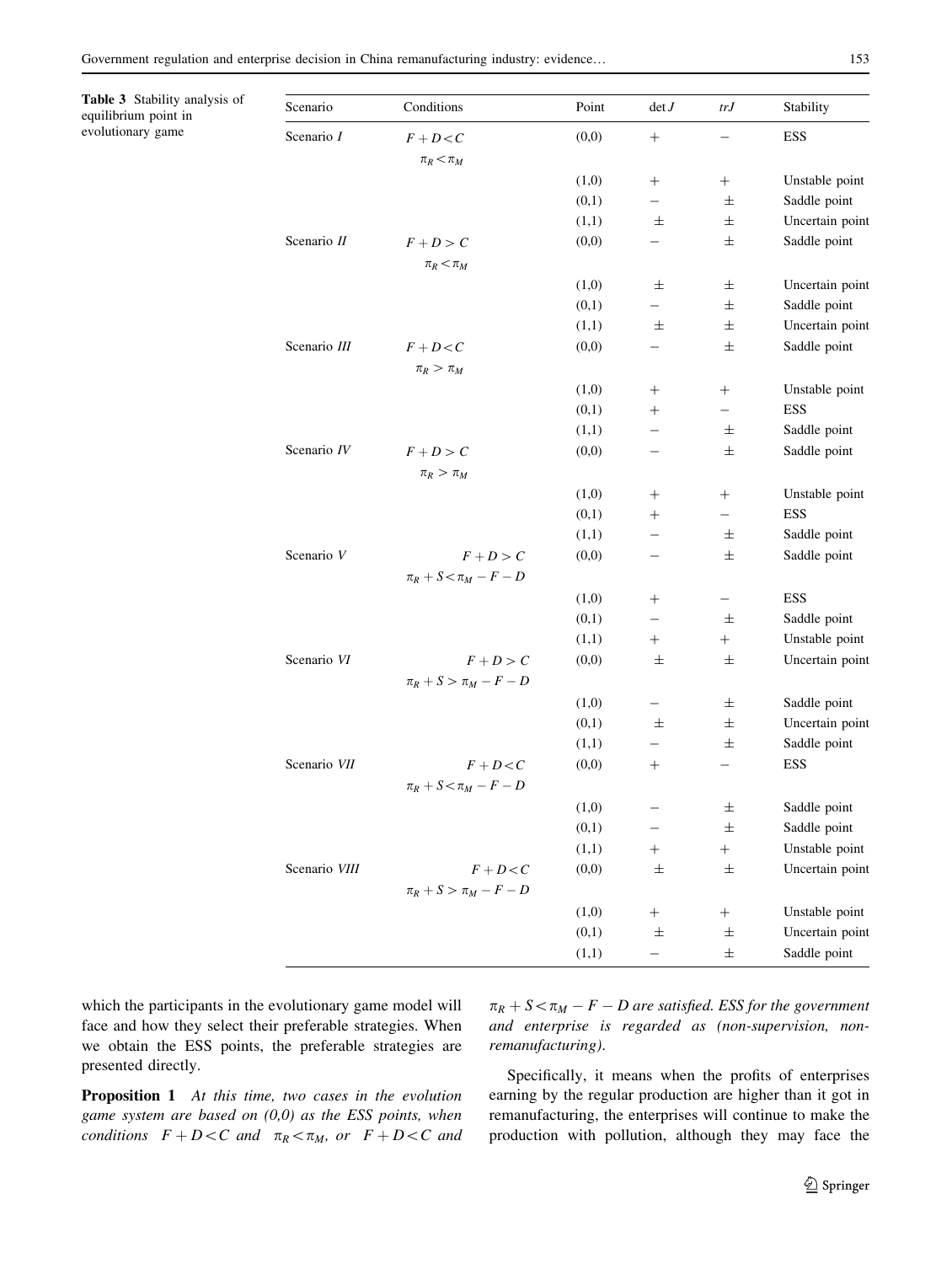penalty from the government. By contrast, when the supervision cost of government is higher than the sum of penalty fees and pollution treatment costs, the government is supposed to lose the enthusiasm to supervise enterprises' production behaviors.

**Proposition 2** When both the conditions:  $F + D > C$ ,  $\pi_R + S \leq \pi_M - F - D$  are satisfied, therefore, in this scenario, the ESS for the government and enterprise is (supervision, non-remanufacturing).

This prerequisite denoted that if the government's penalty fees on the pollution combing with the pollution treatment cost are higher than the supervision expense, at that time, the government is expected to take active supervisions on the enterprises. At the same time, government can reduce it cost in supervisions, encouraging it to adopt the positive measures. Meanwhile, the profits of enterprises earning by the regular production are higher than it got in remanufacturing, leading the firms to continue their production ways, although it may face the penalties by government.

**Proposition 3** When both the conditions:  $F + D < C$  and  $\pi_R > \pi_M$  or  $F + D > C$  and  $\pi_R > \pi_M$  are both satisfied, therefore, in these scenarios, ESS for the government and enterprise is regarded as (non-supervision, remanufacturing).

When both the manufacturing enterprises and the government adopt this decision set, it means remanufacturing in China has stepped into the mature stage. In this period, due to the more profits brought via remanufacturing production, the enterprise will embrace remanufacturing industry more positively. Meanwhile, with the growing number of companies entering into remanufacturing, the government can reduce its supervisions and save more capitals. However, remanufacturing industry in China is still at the primary stage, and it is still far away with this mature and final periods. If we expect China remanufacturing entering into this stage, the governmental supervisions at the initial stage as introduced above are necessary.

#### 3.3 Evolution path of remanufacturing strategies

According to the equilibrium point obtained after solving the evolutionary game model in the previous section, and after stability analysis, the relevant ESS points can be obtained successfully. Based on this, the evolution paths between government and enterprise are shown in Fig. [3.](#page-7-0) In order to promote the better development of the remanufacturing industry, two cluster evolution paths between the government and enterprises should be proposed as follows:  $I \rightarrow III \rightarrow IV \rightarrow II$  or  $I \rightarrow IV \rightarrow II$ . This industry is evolving toward to a more ecologically favorable pattern.

The evolutionary game path starts from the original point (0,0) and will gradually evolve to the stable state through an unstable state. During this period, the government needs to push forward the development of remanufacturing with a ''visible hand.''

From the initial stage, when the total profit of remanufacturing production after receiving government subsidies is still less than the ''net profit'' when deducting the "penalty fees" and pollution handling expenses, the manufacturing enterprise will lose the motivation to remanufacturing. At the same time, it also means that in the initial period of the development of the remanufacturing industry, government subsidies to enterprises are not strong enough. Subsequently, by the development of industry, the government provided subsidies to the manufacturing enterprises which are engaged in remanufacturing production. And on the other hand, ''levied taxes'' on the companies produced pollutant emissions during their regular productions. Under the guidance of the ''Subsidy-Penalty'' policy, although it is able to help protect the environment and further ease the pressure on environmental protection nowadays, considering that the subsidy is far from enough and the punishment is not enough, the manufacturing companies in the remanufacturing market will still choose to conduct regular production. Remanufacturing is not their preferable strategies in this period.

With the increase in the amount of government subsidies and the growth in the taxation on pollution produced by enterprises, the expected total profit obtained by the remanufacturing production for enterprises will continue to rise. Although the profit under the regular production is still greater than the remanufacturing production at this period, some companies will start to turn their directions to remanufacturing production. At this time, the government's macro-regulatory policies begin to show the effects. The final stage is the "best ideal" stage of the evolutionary game. The government's macro-regulatory policies have achieved the desired effects. In this scenario, the expected profits obtained by the manufacturing enterprises by choosing the remanufacturing production will exceed that in regular production. Therefore, in the market, more and more manufacturing companies in China will actively choose remanufacturing production and actively abandon the original polluted production. At this time, the government does not need to increase its own serious supervision and can witness the active upgrading and transformation of manufacturing companies. From the final stage, the structure of manufacturing industry will change toward to an eco-friendly direction.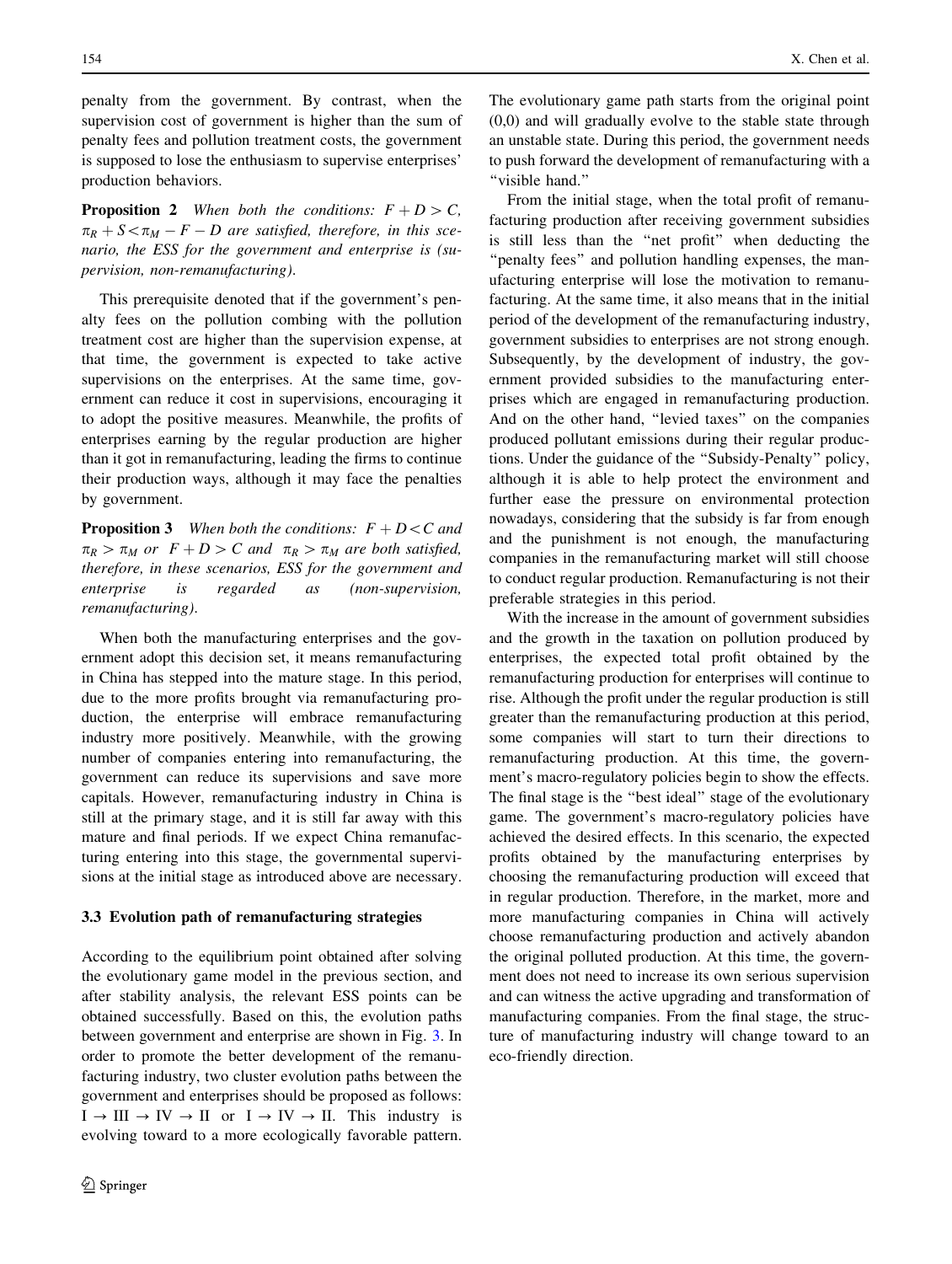<span id="page-7-0"></span>

# 4 Case study supporting evolutionary game model

Since the 1990s, the number of scrapped products such as scrapped automobiles and scrapped machinery in China has shown a breakthrough growth, and how to recover a large number of scrapped products of this kind has become one of the key environmental and economic issues of the government. At the same time, a large number of smalland medium-sized enterprises have entered the manufacturing industry that was dominated by light industry and supplemented by heavy industry. At this period, the demand for raw materials such as steel and rare metals has become increasingly urgent. In order to recover a large amount of raw materials such as steel and ban illegal remanufactured products, the Chinese government promulgated the ''Administrative Measures for the Recycling of Scrapped Automobiles'' in June 2001, which stipulated that the five major components of scrapped automobiles must be delivered to recycling-and-dismantling sites that are qualified for the recycling and dismantling, authorized by the government.

Afterward, the metal recycling company conducts secondary processing such as metal refining. This measure has been to a large extent reduced the inflow of secondary refurbished products on the market, but also caused difficulties in recovering raw materials for the enterprises which are interested in remanufacturing. From 1990 to 2000, China's remanufacturing industry was still in the ''primary'' stage. Most domestic manufacturing companies such as construction machinery giants: Sany Heavy Industry, Weichai Power, China National Heavy Duty Truck, and other manufacturers, were focusing on large mass production of new products to meet the people's growing enthusiasm for production demand under the background of Reform and Opening Up. At that stage, enterprises in manufacturing industry were actively producing industrial products, driving economic growth across the country.

While considering economic gains, both enterprises and governments inevitably ignore the aspects of resource conservation and environmental protection. Generally speaking, in the ''primary'' stage of the development of China's remanufacturing industry, for both the government and enterprises, choosing a business model of mass production of industrial products is an ideal development strategy, and in order to consider the macro-benefits of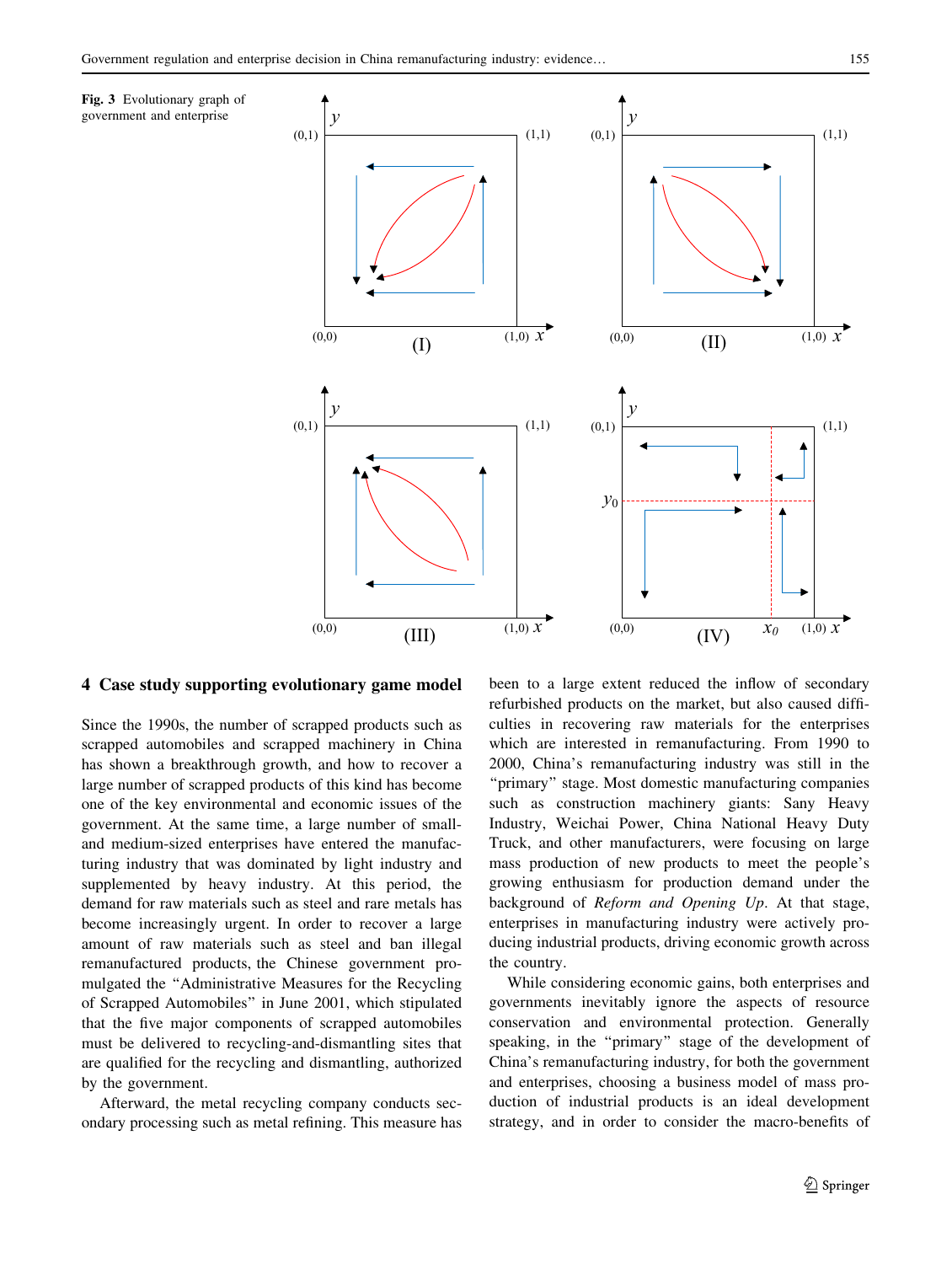rapidly driving economic growth. The government will also select a preferable strategy of ''delegating powers'' for some pollutant-emitting enterprises, prompting enterprises to carry out industrial production on a larger scale. Meanwhile, government in that stage, due to the backward technologies, if the government wants to supervise the pollution of enterprises, it only can require the official staff to take this task. The cost of supervision was too higher than the penalty fees gotten from the firms. Government has lack of funds to supervise polluted production positively. In this period, local governments and enterprises inevitably took the old path taken by some developed countries, such as the USA and the UK. When they quickly entered into industrialization, the phenomenon happened, ''resources for economy, and environment for profits.'' In this stage, combining with the model, the preferable strategy set would be regarded as (0,0), which means if the government does not select supervision, manufacturing companies will still select polluted production.

In the past decade or so, many cities in China have begun to be affected by smog, and the deterioration of the atmospheric environment had aroused social attention to environmental protection. How to explore China's future sustainable development has become a major new challenge to China. Since 2005, China government's penalties for polluting companies have gradually increased. Meanwhile, the environmental law enforcement agencies at all levels have concerted law enforcement efforts and have imposed a large number of rectifications and penalties on manufacturing companies that produce illegal pollutants. For example, in Liuzhou, a large industrial production city in China, 12 major polluting enterprises were banned in 2007. Several companies like Liuzhou Non-ferrous Smelting Company had been listed on the ''Pollution Remediation List'' three times during the 2 years and fined with huge penalty fees.

But what is thought-provoking is this type of company had been on the list three times during the 2 years, but had never carried out legal rectification. The most important internal cause is that the ''destructive production'' under pollution discharge has greatly reduced the production raw costs of these enterprises and brought huge economic dividends to such polluting enterprises. Therefore, in this period, most companies started from their economic point of view, in order to seek the greater ''economic bonuses''; manufacturing companies would still select polluted production, even though the Chinese government published the serious regulations on industrial pollution and did extensive regulatory measures. However, in order to obtain more profits, most domestic manufacturing companies will still choose polluted production as their ''preferable'' production strategies. From the perspective of the evolutionary game model at this stage, the ideal strategy set will be regarded as (1,0); that is, the government takes the initiatives to supervise, and the manufacturing enterprises still adopt polluted production strategy. It also means when the penalty fees were higher than supervision expenses for government, the authority would supervise the polluted production of firms more positively.

Since then, the international community's in-depth discussions on ecological, environmental, and resource issues have also prompted the Chinese government to become one of the first countries to introduce the circular economy policies and regulations at 2008 and subsequently promoted the ''sustainable development'' strategy in country. Some companies with advanced production concepts represented by Shanghai Caterpillar Remanufacturing Co., Ltd., have begun to try remanufacturing. The Caterpillar Remanufacturing Shanghai Plant was formally set up in December 2005. It is located in the Lingang Industrial Manufacturing Park in Shanghai, China. It was Caterpillar's first remanufacturing plant in China and a model enterprise for Sino-US remanufacturing cooperation. When the Sino-foreign joint ventures entered, they had began to attract a small number of domestic manufacturing companies to embrace remanufacturing into their new business scope.

In this period, the government's optimal decision was still maintained under the high-level supervision, and some companies with leading production concepts, such as Shanghai Caterpillar and Sany Heavy Industry, had begun to choose to enter remanufacturing activities. Noting that, owing to the core technologies they had, remanufacturing production can bring these companies more profits. So, small portion of the manufacturing firms would step into remanufacturing. But at the same time, it should be pointed out that for most manufacturing companies, their choice of polluted production could still bring the considerable economic dividends. Combined with the evolutionary game model, the decision set of  $(1,1)$  is not a collection of strategies in a steady state. (A small portion of firms turned to remanufacturing, but majority of them keep regular production pattern). While the government was actively supervising the firms, there were enterprises engaged in pollutant emission. However, there were also a plenty of enterprises with the concept of ''green production'' which were willing to carry out remanufacturing and change their preferable decisions.

Since 2013, China's remanufacturing industry has entered into ''golden period'' of development. The joint launch and implementation of a series of the policies and measures were encouraging more and more companies to enter the remanufacturing industry. More than 70 companies had been selected as the pilot remanufacturing companies, which injected new vitality into this emerging industry. As a result, a new outlook for the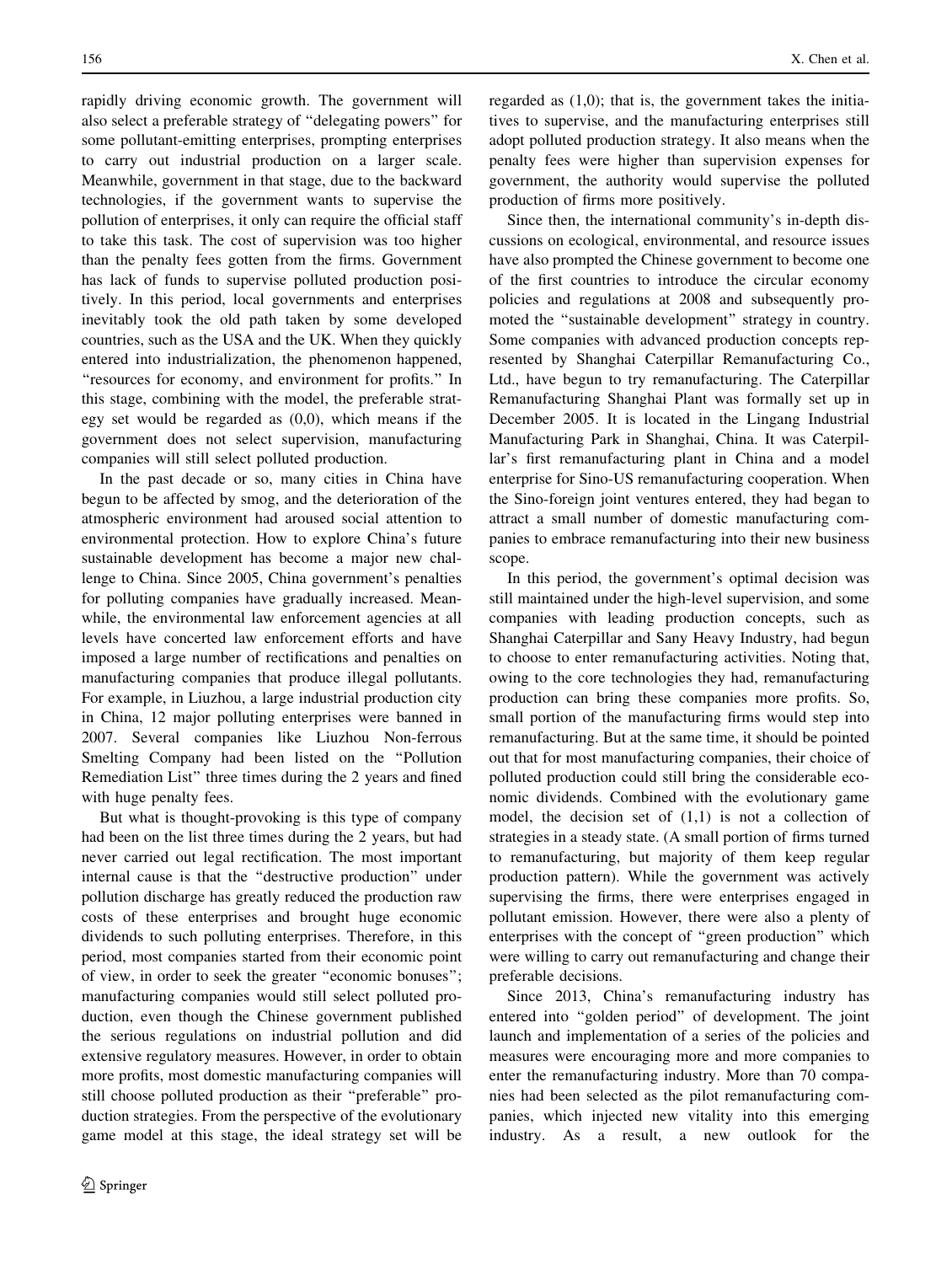<span id="page-9-0"></span>remanufacturing industry was launched. It can be foreseen that in the future development of the remanufacturing industry, with the implementation of the government's remanufacturing incentive policies, the public consumers' acceptance of remanufactured products, and manufacturing companies' deepening concept on green production, a growing number of companies will begin to independently carry out remanufacturing productions and practice circular economy in their daily operations. Due to the governmental support, the revenue from remanufacturing production will increase further, which will influence the decision making of enterprises.

In the future, when the remanufacturing industry arrives to mature stage, there is no need for the government to conduct too more supervisions, and the enterprises will take the initiatives to assume the responsibility for the environmental protection and actively launch remanufacturing activities. The preferable decision of the government at that time was transformed to ''decentralize power without supervision,'' and the preferable decision of the enterprise is seen as ''actively embrace remanufacturing production.'' Moreover, in this period, the governmental interventions such as subsidy policy like Swap the Old for Remanufacturing can help the enterprises to reduce the production cost and make more revenues from remanufacturing. So, more and more enterprises will be willing to turn their operation directions to remanufacturing.

From the comprehensive perspective of evolutionary game model, the preferable strategy set will be seen as (0,1) at the mature stage of remanufacturing industry in China. To sum up, the decision-making evolution in China remanufacturing industry is presented in Fig. 4. The



Fig. 4 Decision-making evolution in China remanufacturing industry

prospects for the evolution of remanufacturing decisionmaking between government and enterprise are bright, but at the same time, it needs to be pointed out that in order to successfully evolve to this ideal stage, close cooperation between the government and enterprise is needed to interact with each other. There is still a long way to undertake before China evolves to the ''ultimate'' stage of the remanufacturing industry. Government and enterprises are expected to union with each other.

# 5 Conclusions and practical recommendations

This paper established an evolutionary game model of government behavior and firm's remanufacturing decision making and analyzes potential equilibrium point of evolutionary game in different situations. From the results obtained from math model, it presented clearly that when government can get the revenue which is higher than its supervision costs, government will supervise the behaviors of enterprises positively. On the contrary, government may not have the enthusiasm to take the supervisions. When it comes to the another participant in this evolutionary game model, enterprises only take remanufacturing when the profits earned via this way excel it gotten in polluted production. Otherwise, enterprises will keep polluted production though they may face the serious penalties from government. But, government can take measures like subsidy to encourage the enterprise to enter into remanufacturing. With influences of governmental regulations, a small portion of enterprises will start remanufacturing as the bellwethers at first.

Furthermore, in this research, the evolution paths between the government and enterprise have been depicted successfully. According to the paths and model analysis, we introduced a long-term perspective on the evolution of remanufacturing industry in China and further proved the rationality of the model through a case study. The practical case here describing the evolution path between China government and the enterprises proves that governmental interventions are supposed to play a crucial role to push forward the development of remanufacturing industry in China. Furthermore, the methodology ''evolutionary game theory'' differs from the traditional game theory, which assumed both the participants are under limited rationality. It means the parties in the game model are able to make diverse decisions during different periods of this industry. Comparing with the previous literature, evolutionary game theory makes the game model more closer to the practical operations in government and firms.

It can be seen dearly from the research results in this article that the different regulations and management methods of the government have a direct effect on the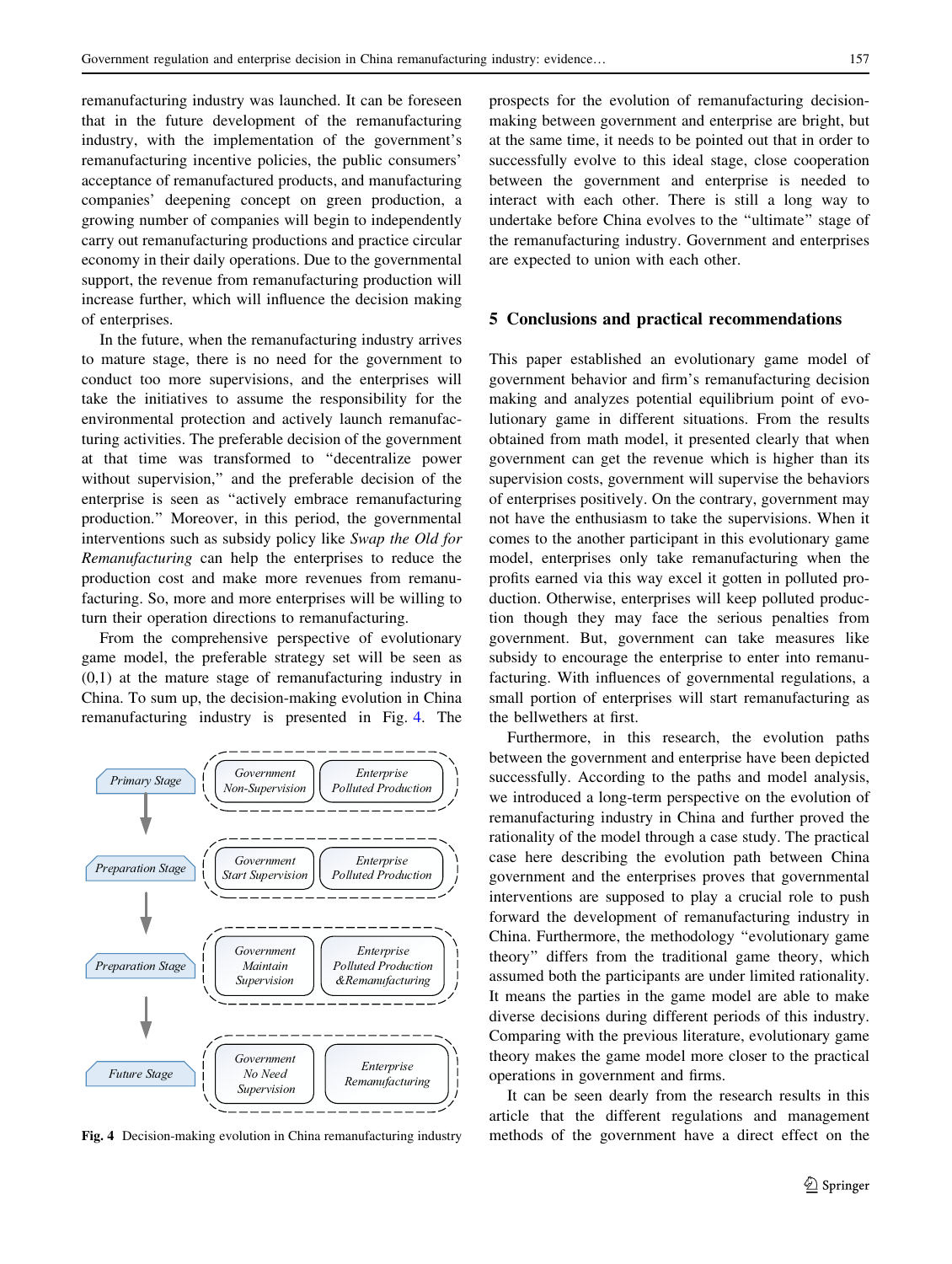<span id="page-10-0"></span>evolution progress of the remanufacturing industry. In different stages of industrial development in China, the government uses different regulatory methods, which play a positive role in guiding enterprises to transform and upgrade toward an eco-friendly direction in the future. Meanwhile, based on the game model above and case analysis, the following suggestions can be put forward:

- China is still in the primary stage of green industry development, and a large portion of the manufacturing enterprises have insufficient environmental awareness. Therefore, taking into account this basic domestic condition, local governments should not relax the supervision of pollution discharges and other pollution behaviors and still need to increase the penalty for pollution behaviors. Meanwhile, government is supposed to actively promote the ''Environmental Tax Protection Law'' and other relevant laws as well as the national regulations, and the pollution behavior shall be held accountable according to the relevant laws.
- When the government adopts penalties and other regulatory actions, it needs to accurately investigate and set different penalties according to the different pollution discharge conditions of manufacturing enterprises and must not use ''one size fits all'' rectification methods for all pollution discharges. For some companies that do have pollutant emissions, but respond to the related government regulations and actively adopt environmental governance, government can handle them as appropriate.
- In order to further accelerate the development of environmentally friendly industries such as the remanufacturing industry, local governments should set up the special funds and policy incentives for the enterprises engaged in remanufacturing production and adopt means such as capital subsidies and preferential taxation to help the growth of small and medium-sized remanufacturing enterprises. The government's financial subsidies will help to inject strong impetus into the green environmental protection behaviors of enterprises and lead them to remanufacturing and production.
- The environmental protection concept and the awareness of environmental responsibility of manufacturing enterprises play a key role in whether they choose remanufacturing production in their future development. Therefore, as the guider of enterprise development, the government is expected to increase the promotion and popularization to manufacturing enterprises and actively promote the dissemination of remanufacturing concepts among manufacturing enterprises in China.

Actually, this paper also have the limitations; thus, it can be extended in several aspects. For the future researches,

this paper can provide several extension directions for other scholars. Firstly, we built the evolutionary game model including two participants; hence, the third participant like customers can also be taken into considerations. Then, more variables in the playoff matrix can be added such as tax discount. Thirdly, the system dynamics theory can be expected to combine with evolutionary game theory here.

Generally speaking, as an important part of the development of ecological economy and sustainable business, the remanufacturing industry has various difficulties and obstacles in its continuous development and progress. Thus, the development of the remanufacturing industry needs more positive and active guidance from the government. Only, when the remanufacturing enterprises and the government coexist with each other, they can promote the continuous progress of the remanufacturing industry successfully.

Acknowledgements This research was financially supported by the National Natural Science Foundation of China (71874159, 71371169), the National Social Science Foundation of China (18BGL184), and the Zhejiang Natural Science Foundation of China (LY18G020020). Moreover, we do appreciate all the medical personnel on the world who are fighting with the COVID-19 during this special period.

#### Compliance with ethical standards

Conflict of interest We declare that we do not have any commercial or associative interests that present any conflict of interest in connection with this work.

# References

- Afrinaldi F, Liu Z, Zhang H, Hasan A (2017) The advantages of remanufacturing from the perspective of eco-efficiency analysis: a case study. Procedia CIRP 61:223–228
- Cao J, Chen X, Zhang X, Gao Y, Zhang X, Zhao Y, Kumar S (2020) Overview of remanufacturing industry in China: government policies, enterprise, and public awareness. J Clean Prod 242:118450
- Chen C, Reniers G, Khakzad N (2020) Cost-benefit management of intentional domino effects in chemical industrial areas. Process Saf Environ 134:392–405
- Chen W, Kucukyazici B, Verter V, Sáenz M (2015) Supply chain design for unlocking the value of remanufacturing under uncertainty. Eur J Oper Res 247(3):904–819
- Chang X, Xia H, Zhu H, Fan T, Zhao H (2015) Production decisions in a hybrid manufacturing–remanufacturing system with carbon cap and trade mechanism. Int J Prod Econ 162:160–173
- Chen W, Hu Z (2018) Using evolutionary game theory to study governments and manufacturers' behavioral strategies under various carbon taxes and subsidies. J Clean Prod 201:123–141
- Dong H, Song H (2012) Research on duplication dynamics and evolutionary stable of reverse supply chain. Phys Procedia 24:705–709